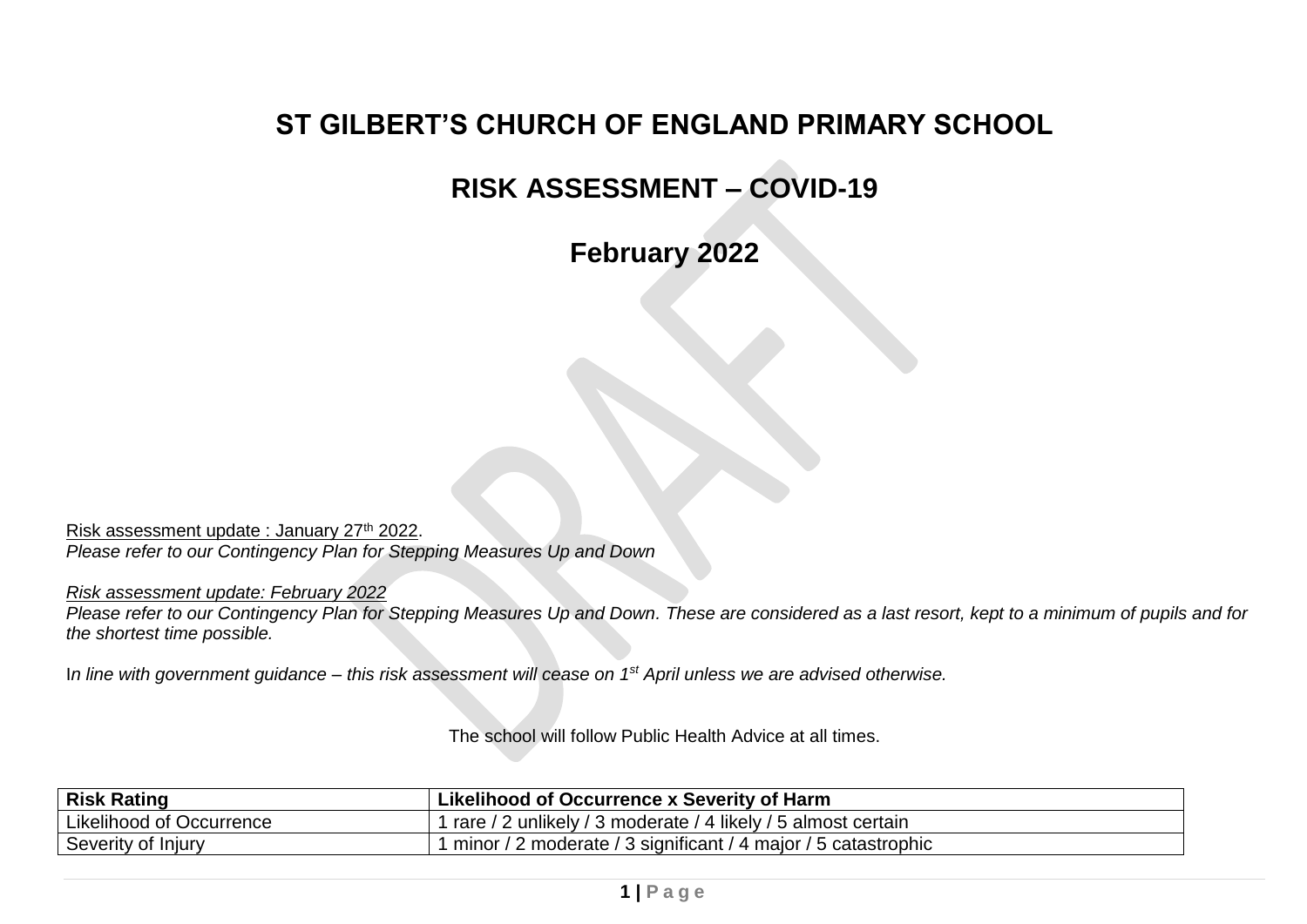| <b>Assessment No:</b> | <b>Area/Activity:</b> | <b>COVID-19 PROVISIONS</b> | Carried out by:<br><b>Consulted</b> | F DICKER<br>All staff | Date: | September 2021 |
|-----------------------|-----------------------|----------------------------|-------------------------------------|-----------------------|-------|----------------|
|                       |                       |                            |                                     |                       |       |                |

| Hazard                                                                                                                                  | Who<br>might be<br>harmed?                      | <b>Existing Controls</b>                                                                                                                                                                                                                                                                                                                                                                                                                                                                                                                                                                                                                                                                                                                                                                                                | <b>Risk</b><br>Rating | Is the risk<br>adequately<br>controlled? | If No, What further actions are required to<br>reduce the risk? |
|-----------------------------------------------------------------------------------------------------------------------------------------|-------------------------------------------------|-------------------------------------------------------------------------------------------------------------------------------------------------------------------------------------------------------------------------------------------------------------------------------------------------------------------------------------------------------------------------------------------------------------------------------------------------------------------------------------------------------------------------------------------------------------------------------------------------------------------------------------------------------------------------------------------------------------------------------------------------------------------------------------------------------------------------|-----------------------|------------------------------------------|-----------------------------------------------------------------|
| <b>Attendance</b><br><b>Pupils not</b><br>returning to<br>school,<br>impacting on<br>their academic<br>and mental<br>welfare            | <b>Pupils</b><br><b>Parents</b>                 | Attendance is mandatory for all pupils with the exception of CEV pupils who have<br>been told to shield by their clinician. The school will work with parents of these<br>clinically extremely vulnerable (CEV) pupils and with parents whose children<br>continue to show anxiety. For those pupils who are most vulnerable, and who are<br>isolating contact will be kept and the required agencies advised if involved - i.e.<br>social care.<br>If a child cannot attend school due to medical advice, then the pupils will receive<br>remote education. Please refer to the Remote Learning Guidance.<br>Holidays in term time are not allowed in line with government law.                                                                                                                                        |                       | <b>Yes</b>                               |                                                                 |
| <b>Testing positive</b>                                                                                                                 | <b>Pupils</b><br><b>Staff</b>                   | All staff and pupils must be in school unless they have contracted Covid-19 when it<br>is advised they isolate however this is not legally required.<br>We do advise for staff and pupils to stay at home if they have tested positive, are<br>unwell or showing symptoms, to keep others safe and the school fully operational.<br>The school can refuse attendance of the pupil if it is felt that it is necessary to<br>protect pupils and staff from infection.                                                                                                                                                                                                                                                                                                                                                     |                       |                                          |                                                                 |
| <b>Staff LFD</b><br><b>Testing/Face</b><br>masks<br><b>Risk of</b><br>transmission                                                      | <b>Staff</b>                                    | All staff are advised to continue to LFD test but this is not law.<br>Face coverings are no longer required.                                                                                                                                                                                                                                                                                                                                                                                                                                                                                                                                                                                                                                                                                                            | 6                     | <b>Yes</b>                               |                                                                 |
| Visitors to site<br>Visitors do not<br>adhere to<br>protocols,<br>increasing the<br>risk to both<br>staff and pupils<br>and parents     | <b>Pupils</b><br><b>Staff</b><br><b>Parents</b> | If it is not safe for visitors to attend site they will be informed.<br>Visitors will be organised with the school determining safe levels on a day to<br>day/week to week basis to ensure continued safety.<br>Face coverings are no longer required.                                                                                                                                                                                                                                                                                                                                                                                                                                                                                                                                                                  | 6                     | <b>Yes</b>                               |                                                                 |
| Organisation<br>for washing<br>hands<br>Staff and pupils<br>do not wash<br>hands regularly<br>enough so<br>increasing risk<br>of virus. | <b>Pupils</b><br><b>Staff</b>                   | Protocol for handwashing has been given to all members of staff.<br>All children and staff have access to sanitiser or washing facilities in each<br>classroom/shared area. Teachers must ensure there is a hand sanitiser station in<br>each classroom and shared area. There will also be stations in the front office, in all<br>rooms and at entrances.<br>Minimum - entry to school, before and after playtime and lunchtime or change of<br>learning area - after eating and entry back into school, following and after any<br>outdoor learning and after visiting the toilet. Supervision will be completed by all<br>staff irrespective of where they work.<br>All children should continue to 'Catch it, bin it, kill it' when sneezing or coughing<br>into their hands. They must also sanitise their hands. | 6                     | <b>Yes</b>                               |                                                                 |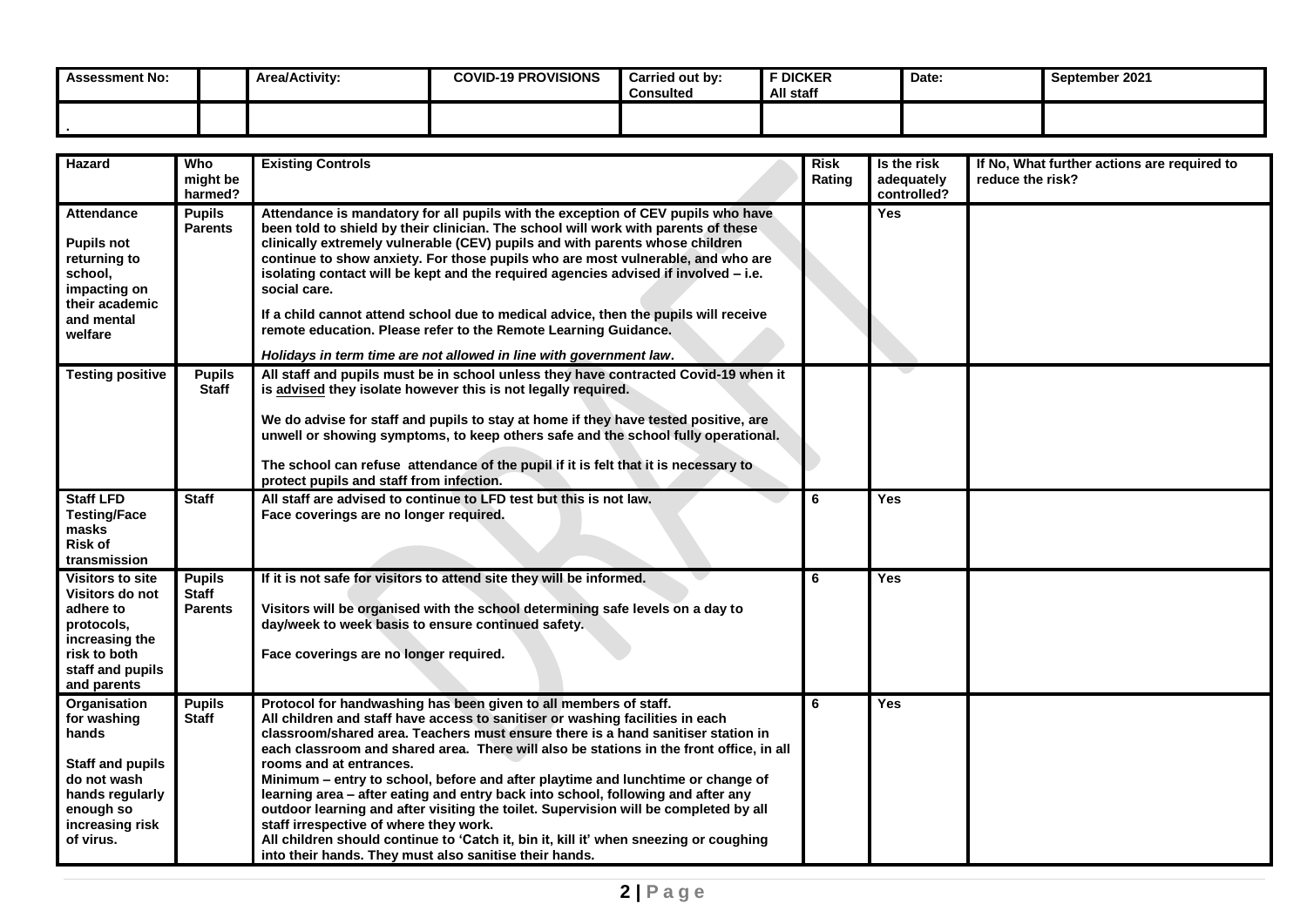| <b>Hygiene</b><br>Areas are not<br>cleaned<br>sufficiently or<br>staff do not<br>secure<br>resources<br>adequately so<br>increasing the<br>risk | <b>Pupils</b><br><b>Staff</b>                   | All areas will be thoroughly cleaned on a daily basis in line with guidance<br>particularly frequently touched surfaces. PPE is not required beyond what is<br>normally needed for work.<br>Monitoring will take place to ensure that cleaning is thorough and in-depth and in<br>line with guidance.<br>All management of waste will be managed with cleaning staff wearing PPE if<br>appropriate. All bins will have bin bags in them for ease of disposal. All bins will be<br>emptied every day as is current practice. This includes external bins. Waste that may<br>be contaminated with be double bagged and stored for 72 hours before disposal.                                                                                                                                                                                                          | 6            | Yes |  |
|-------------------------------------------------------------------------------------------------------------------------------------------------|-------------------------------------------------|--------------------------------------------------------------------------------------------------------------------------------------------------------------------------------------------------------------------------------------------------------------------------------------------------------------------------------------------------------------------------------------------------------------------------------------------------------------------------------------------------------------------------------------------------------------------------------------------------------------------------------------------------------------------------------------------------------------------------------------------------------------------------------------------------------------------------------------------------------------------|--------------|-----|--|
| <b>Classes and</b><br>playtimes/Lunc<br>htimes                                                                                                  | <b>Pupils</b>                                   | All classes and playtimes will be organised in accordance with pre-pandemic<br>organisation. Classes are work across classes and can work in groupings from<br>different classes. Children should sanitise after play and before lunchtimes<br>These will follow normal procedures. All pupils must wash their hands before and<br>after lunch. Tables to be cleaned down in-between sittings.<br>Rooms must continue to be well-ventilated. CO2 monitors may be in classrooms<br>periodically and there have been ventilators put into Y5.6 classrooms to aid<br>ventilation where there are no classroom fire exits.                                                                                                                                                                                                                                             | $\mathbf{2}$ | Yes |  |
| <b>First Aid</b><br>Staff need to<br>ensure all<br>measures are<br>followed to<br>ensure safety of<br>them and pupils                           | <b>Pupils</b><br><b>Staff</b><br><b>Parents</b> | First Aid - all staff must wear gloves and a mask when giving First Aid. PPE must be<br>worn for intimate care or for those demonstrating symptoms of Covid-19.<br>Should a child be coughing, spitting, being sick, goggles must be worn. In the<br>current circumstances, whilst staff have a safeguarding duty to provide First Aid<br>care, should staff be concerned they must ask for support.<br>First Aid boxes into bandstands at 8:30am for access at break and lunchtimes.<br>Brought in by MDS after lunch and restocked. Stored in Kitchen ready for dispersal<br>the following morning. Wipes in all areas.                                                                                                                                                                                                                                          | I 6          | Yes |  |
| <b>Drinking</b><br>fountains are a<br>source of risk<br>due to risk of<br>mouth contact<br>and a touch<br>area                                  | <b>Pupils</b><br><b>Staff</b>                   | All drinking fountains are disabled and must not be used. No plastic cups will be<br>provided.<br>Pupils must have water bottles in school every day.                                                                                                                                                                                                                                                                                                                                                                                                                                                                                                                                                                                                                                                                                                              |              | Yes |  |
| <b>Medical Room</b><br><b>Pupils/staff are</b><br>not isolated so<br>increasing risk<br>to other<br>members of<br>staff                         | <b>Pupils</b><br><b>Staff</b><br><b>Parents</b> | From 24th February 2022, adults who are fully vaccinated and all children and young<br>people aged between 5 and 18 years and 6 months identified as a close contact of<br>someone with COVID-19 are no longer required to self-isolate or advised to take<br>daily tests. Contact tracing has ended.<br>If anyone develops COVID-19 symptoms, however mild, parents will be contacted to<br>discuss sending them home.<br>All staff must wear gloves and a mask. Should a child/staff member be coughing<br>goggles must be worn and keep a distance of 2m where possible. Staff providing<br>care must sanitise after the person has left.<br>PPE box present in medical room and clearly labelled.<br>Should a child or member of staff use the toilet when showing symptoms, this must<br>be cleaned thoroughly before use, with the cleaner wearing full PPE. | $6-9$        | Yes |  |